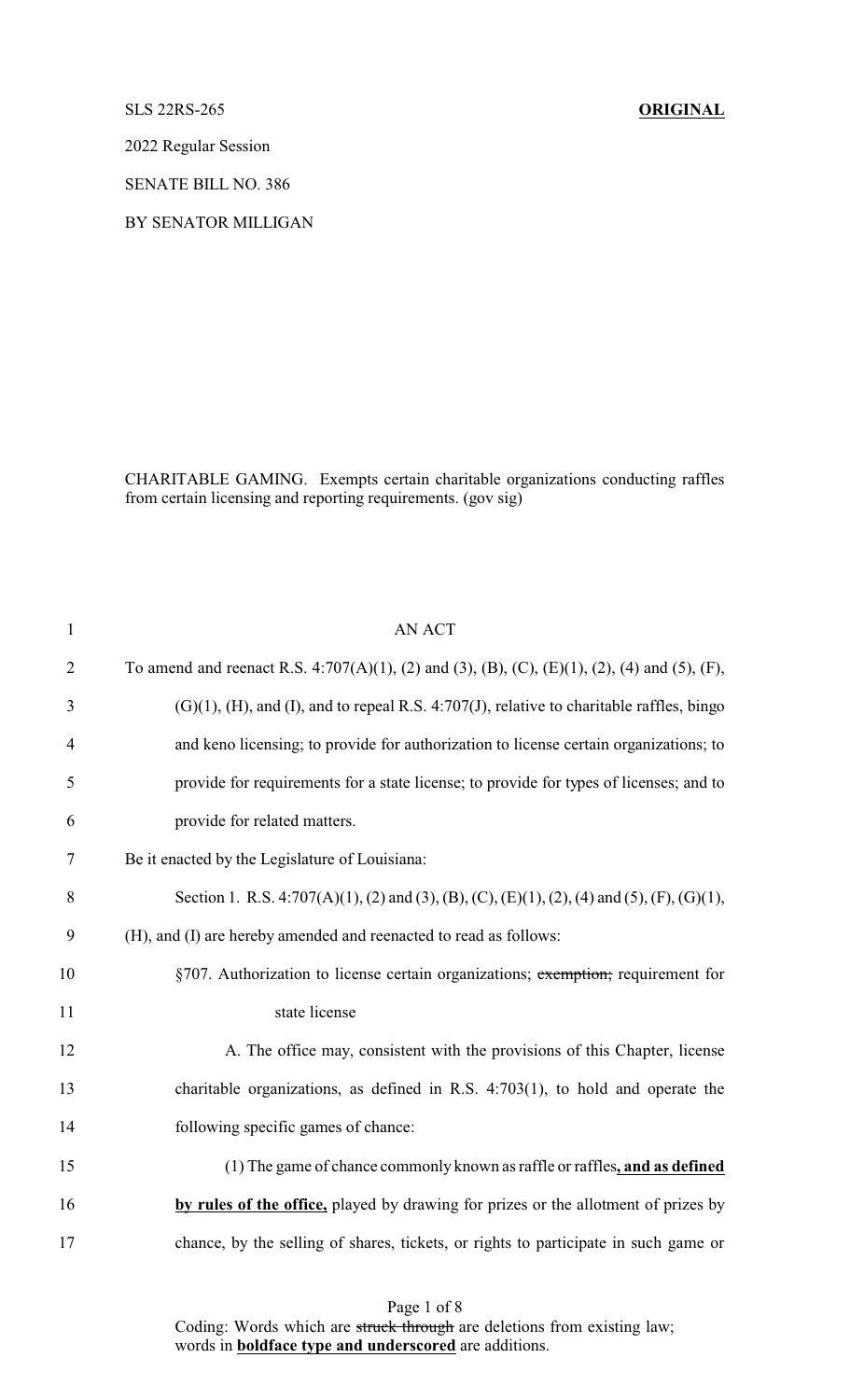| 1              | games, and by conducting the game or games accordingly.                                |
|----------------|----------------------------------------------------------------------------------------|
| $\overline{2}$ | (2) The game of chance commonly known as bingo or keno, and as defined                 |
| 3              | by rules of the office, played for prizes with cards bearing numbers or other          |
| $\overline{4}$ | designations, five or more in one line, the holder covering numbers, as objects,       |
| 5              | similarly numbered, are drawn from a receptacle, and the game being won by the         |
| 6              | person who first covers a previously designated arrangement of numbers on such a       |
| 7              | card.                                                                                  |
| 8              | (3) The game of chance commonly known as pull-tabs, and as defined by                  |
| 9              | rules of the office, played for prizes with cards or tickets and as defined in R.S.    |
| 10             | 4:725 or played as electronic pull-tabs as provided in R.S. 4:733.                     |
| 11             | $\ast$<br>$\ast$<br>$\ast$                                                             |
| 12             | B. In addition to the licensing required in Subsection A of this Section, the          |
| 13             | governing authority of any municipality or parish may, consistent with the provisions  |
| 14             | of this Chapter, license charitable organizations as defined in R.S. 4:703(1) to hold  |
| 15             | and operate the following specific games of chance:                                    |
| 16             | (1) The game of chance commonly known as raffle or raffles played by                   |
| 17             | drawing for prizes or the allotment of prizes by chance, by the selling of shares,     |
| 18             | tickets, or rights to participate in such game or games, and by conducting the game    |
| 19             | or games accordingly.                                                                  |
| 20             | (2) The game of chance commonly known as bingo or keno played for prizes               |
| 21             | with cards bearing numbers or other designations, five or more in one line, the holder |
| 22             | covering numbers, as objects, similarly numbered, are drawn from a receptacle, and     |
| 23             | the game being won by the person who first covers a previously designated              |
| 24             | arrangement of numbers on such a card.                                                 |
| 25             | (3) The game of chance commonly known as pull-tabs played for prizes with              |
| 26             | cards or tickets, as defined in R.S. 4:725, or played as electronic pull-tabs as       |
| 27             | provided in R.S. 4:733.                                                                |
| 28             | (4) Electronic video bingo as provided for in R.S. 4:724 and as defined by             |
|                |                                                                                        |

29 rules of the office.

Page 2 of 8 Coding: Words which are struck through are deletions from existing law; words in **boldface type and underscored** are additions.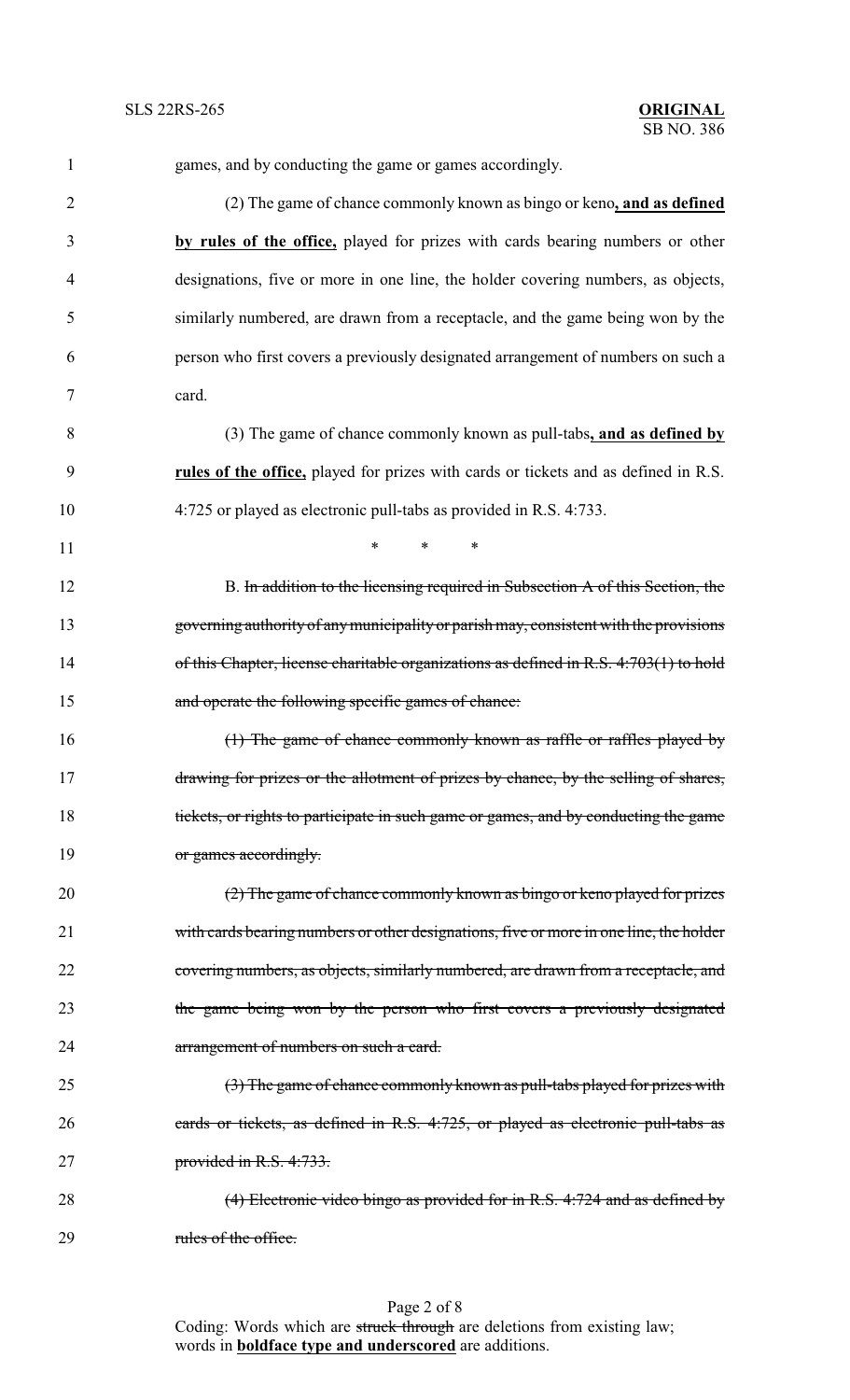|                | (5) Fund-raising events generally known as "Las Vegas Nights" or "Casino          |
|----------------|-----------------------------------------------------------------------------------|
| $\overline{2}$ | Nights" as provided for in R.S. 4:729 and as defined by rules of the office. No   |
| 3              | municipal or parish governing authority shall license any organization as         |
| 4              | authorized in this Chapter until the organization has first obtained a charitable |
| 5              | gaming license from the office. If the organization has obtained a charitable     |
| 6              | gaming license from the office as required by Subsection A of this Section and    |
| $\tau$         | R.S. 4:705, then the municipal or parish governing authority may license the      |
| 8              | charitable organization to hold and operate only the specific games enumerated    |
| 9              | in Subsection A of this Section.                                                  |
|                |                                                                                   |

 C. Any such organization so licensed may sell shares, tickets, or rights to participate in such games and may conduct the games accordingly when the entire net proceeds of such games of chance are to be devoted to educational, charitable, patriotic, religious, or public spirited uses, and when so licensed, may hold, operate, and conduct such games of chance exclusively by its members pursuant to this Chapter, except to the extent that the services of members of other bona fide licensed organizations as enumerated in this Section are volunteered by their organization for the sole purpose of selling shares, tickets, or rights in such games. Any such organization so licensed may sell shares, tickets, or rights to participate in such game or games of chance pursuant to rules and regulations for the supervision and conduct thereof, as prescribed by the office and, when applicable, by the governing authority of the municipality or parish not inconsistent with the provisions of this Chapter. Further, any person or persons **not currently working or scheduled to work a shift for the organization sponsoring a game** may participate in and play such games of chance conducted under any license**, except where prohibited by rule**.

 $\ast$   $\ast$   $\ast$   $\ast$ 

 E. In addition to the provisions of R.S. 4:703, the following definitions shall apply for the purposes of this Section:

 (1) "Booster club" shall mean an organization which promotes and supports the activities, functions, or programs of a public or a private nonprofit elementary or

> Page 3 of 8 Coding: Words which are struck through are deletions from existing law; words in **boldface type and underscored** are additions.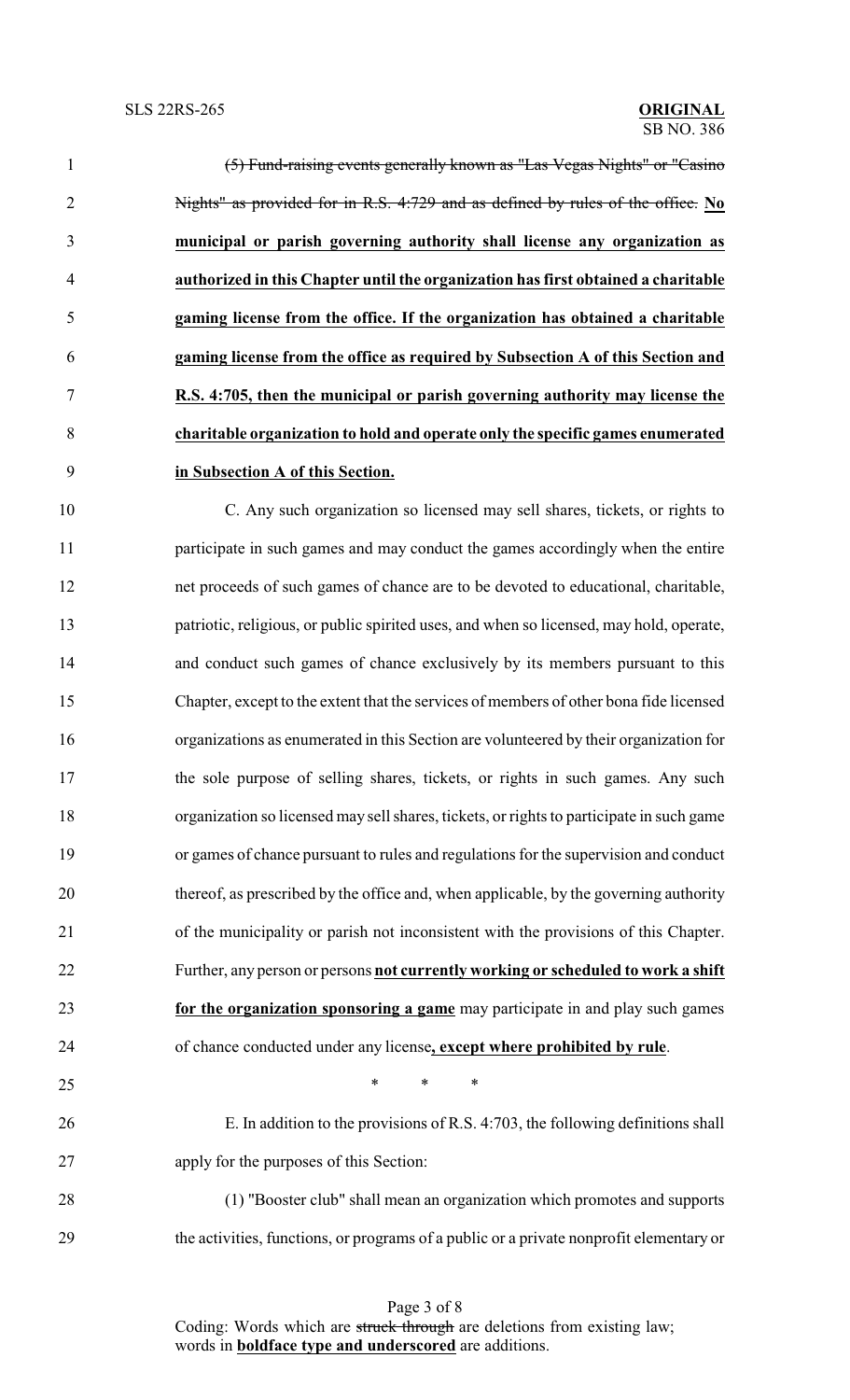1 secondary school in this state and which has been designated by the school board of the parish or city in which such school is located **its local governing authority** to collect funds in the name of that school **with the entire net proceeds being devoted to support the school's activities, functions, or programs**. (2) "Civic or service association" shall mean an organization domiciled in this state which is operated for the purpose of promoting the social welfare or providing service to the community and which has derived five thousand dollars or less in gross receipts from its charitable games of chance during the prior calendar year **with the entire net proceeds being devoted to the stated charitable purpose of the organization**. **\*** \* \* \* (4) "Parent-teacher association" shall mean an organization which is comprised of teachers and parents of children enrolled in a public or a private nonprofit elementaryor secondary school in this state and which has been designated by the school board of the parish or city in which such school is located **its local governing authority** to collect funds in the name of that school **with the entire net proceeds being devoted to support the school's activities, functions, or programs**. (5) "Public institution of higher education" includes every in-state public graduate and undergraduate institution, public junior and community college, public technical institute, and each separate school or department of the institution, college, or institute when the entire net proceeds are devoted to support the institution **institution's activities, functions, or programs**. **\*** \* \* \* 25 F.(1) $(a)$  A bona fide senior citizen recreation club, upon application to the municipalityor parish,shall be exempt **The following specific clubs, organizations, groups, or associations may be eligible for a limited license that results in an exemption** from the licensing and reporting procedure enumerated in R.S. 4:708 through 716 of this Chapter in a municipality or parish whose governing authority

Page 4 of 8 Coding: Words which are struck through are deletions from existing law; words in **boldface type and underscored** are additions.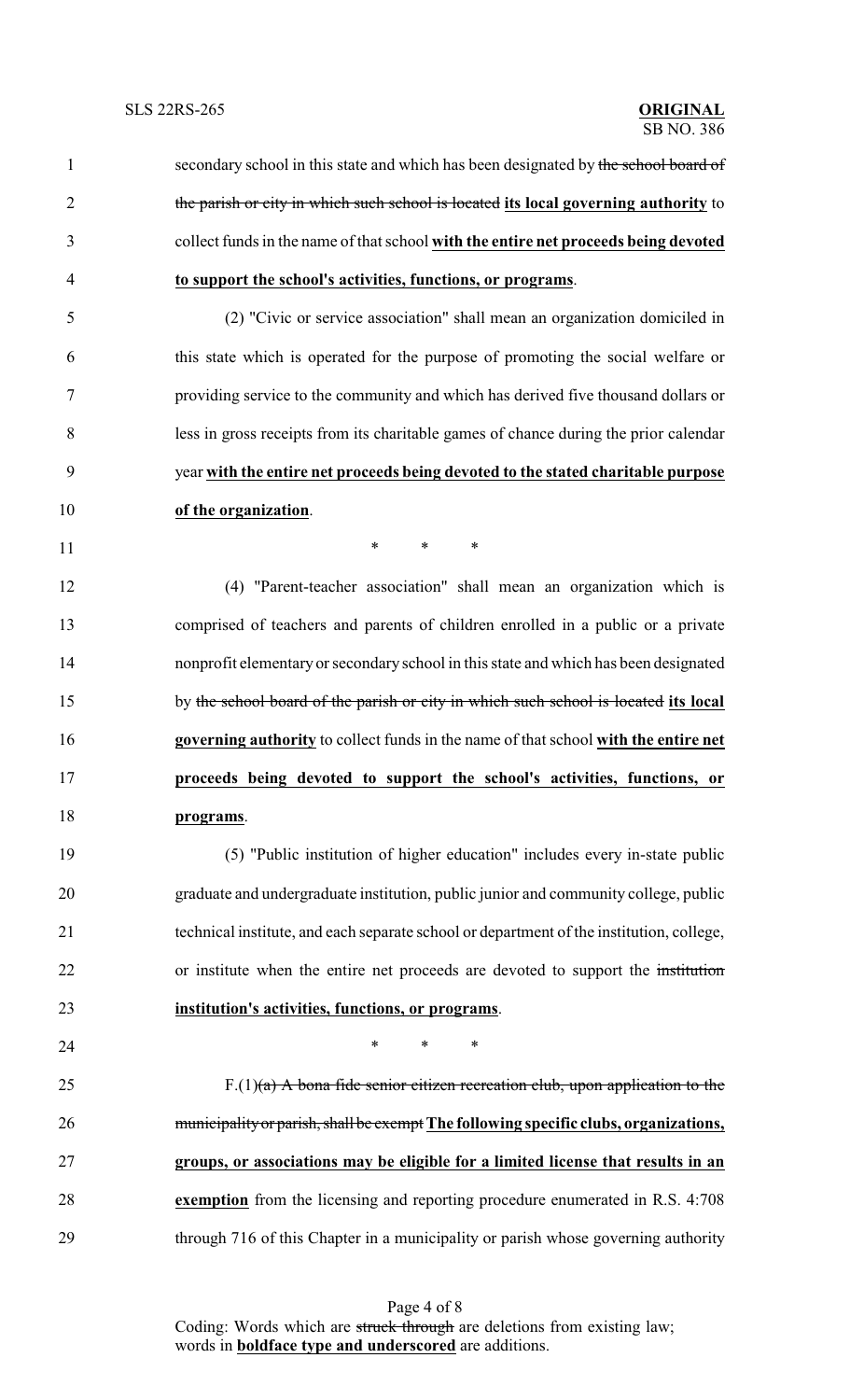1 has decided to permit raffles, bingo, and keno within its limits as provided in R.S. 2 4:706.**:**

 (b)**(a)** A "senior citizen recreation club" for the purpose of this Chapter shall be defined as an organization which is sanctioned by the local council on aging and composed of a group of persons sixty years of age or older whose only function is to provide amusement and diversion for its members.

 (2)**(b)** Any club, organization, group, or association which has a membership comprised exclusively of children enrolled in a public or private nonprofit 9 elementary or secondary school in this state and which is approved to conduct 10 activities in such school by the principal of such school in accordance with school 11 board policy shall be exempt from the licensing and reporting procedures enumerated in R.S. 4:708 through 716 of this Chapter in a municipality or parish whose governing authority has decided to permit raffles, bingo, and keno within its 14 limits as provided in R.S. 4:706. Such club, organization, group, or association shall be exempted from licensing and reporting procedures only for the conducting of raffles as a means of fund-raising. **has been designated by the local governing authority of the school to collect funds in the name of the school with the entire net proceeds being devoted to support the school's activities, functions, or programs.**

20  $\left(\frac{3}{a}\right)$  (3)(a)(c) A charitable organization, upon application to the municipality or 21 parish, shall be exempt from the licensing and reporting requirements provided in 22 R.S. 4:708 through 716 of this Chapter for the purpose of conducting a raffle as 23 defined in Paragraph  $(A)(1)$  of this Section in any municipality or parish the 24 governing authority of which has decided to permit raffles, bingo, and keno within 25 its limits as provided in R.S. 4:706, provided the municipality or parish finds, upon 26 such application, that the charitable organization is conducting such raffle for the 27 purpose of providing **that provides** support to any **public or private nonprofit** 28 elementary or secondary school in the municipality or parish or for other purposes 29 of community support **with the entire net proceeds being devoted to support the**

> Page 5 of 8 Coding: Words which are struck through are deletions from existing law; words in **boldface type and underscored** are additions.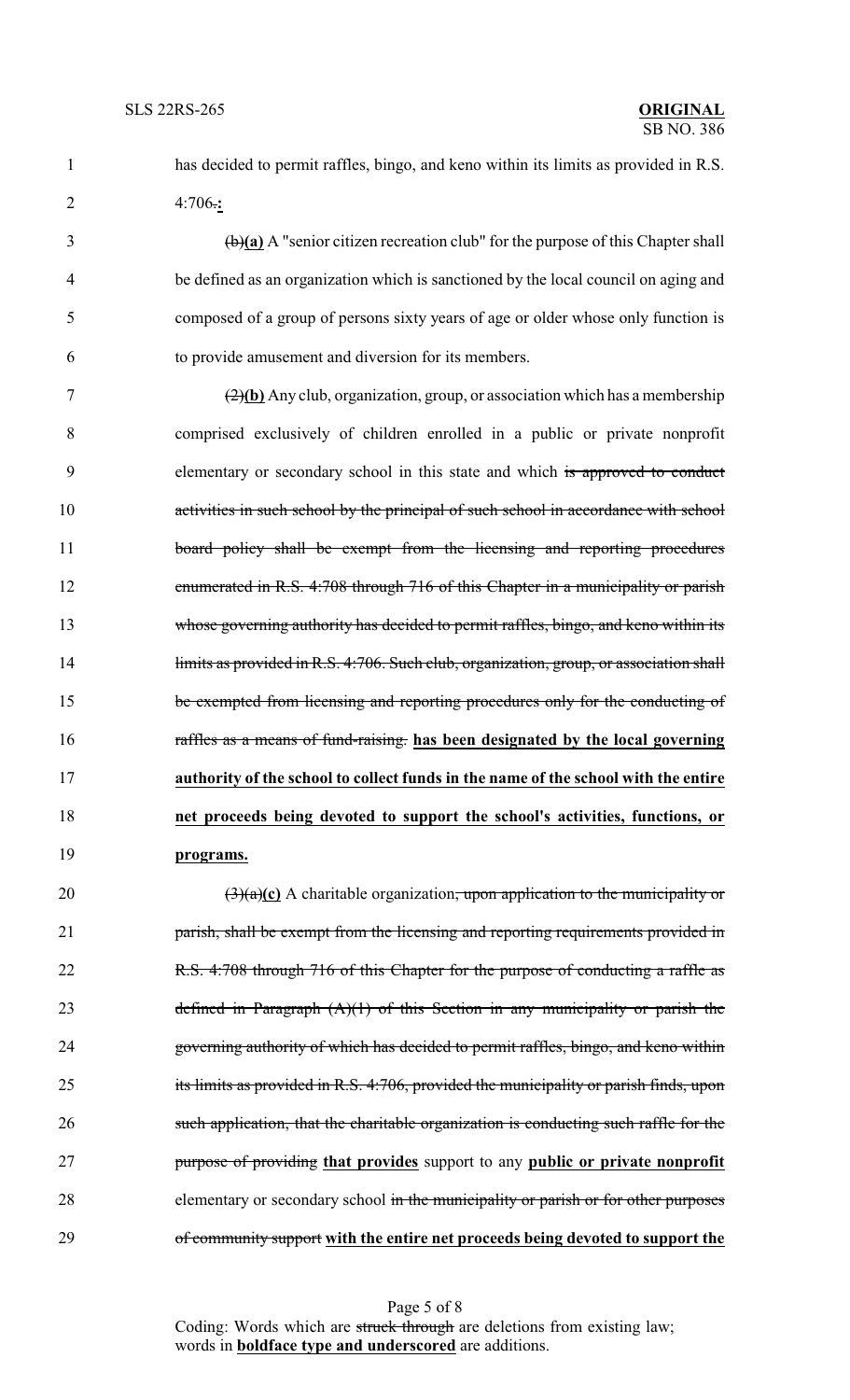### **school's activities, functions, or programs**.

2 (b)(d) A public institution of higher education licensed pursuant to this Section shall be exempt from the licensing and reporting requirements provided in R.S. 4:708 through 716 of this Chapter in any municipality or parish the governing authority of which has decided to permit raffles, bingo, and keno within its limits and may sell shares, tickets, or rights to participate in the authorized game known as raffle and may conduct the game of raffle when the entire net proceeds of the games of chance are devoted to supporting the institution.

 (4)**(e)** Any bona fide conservation organization, which is recognized by the Internal Revenue Service as 501(c)(3) corporation, dedicated principally to the 11 conservation of a specific species, genus, or family of game animal, including but not limited to the conservation of ducks, waterfowl generally, quail, and turkeys which is otherwise permitted by law to conduct charitable gaming shall be exempted from the licensing and reporting procedures enumerated in R.S. 4:708 through 716 of this Chapter solely for conducting raffles as a means of fund-raising in a municipality or parish whose governing authority has decided to permit raffles, bingo, and keno within its limits as provided in R.S. 4:706 **a body of water, area of land, or environment**.

 **(2) The limited license only authorizes the conducting of raffles. The inclusion of any other charitable fundraising activities in addition to raffles will require full licensing pursuant to this Chapter.**

22 G. Notwithstanding any other provision of this Chapter to the contrary, no municipal or parish governing authority shall license any organization as authorized 24 in this Chapter unless that organization has first obtained a charitable gaming license from the office, as further provided in R.S. 4:705.

26 H.(1) No person or organization shall hold, operate, or conduct any game of chance enumerated in Subsection A of this Section without obtaining a charitable gaming license**, a limited license,** or a special charitable gaming license from the office, as further provided in R.S. 4:718.

> Page 6 of 8 Coding: Words which are struck through are deletions from existing law; words in **boldface type and underscored** are additions.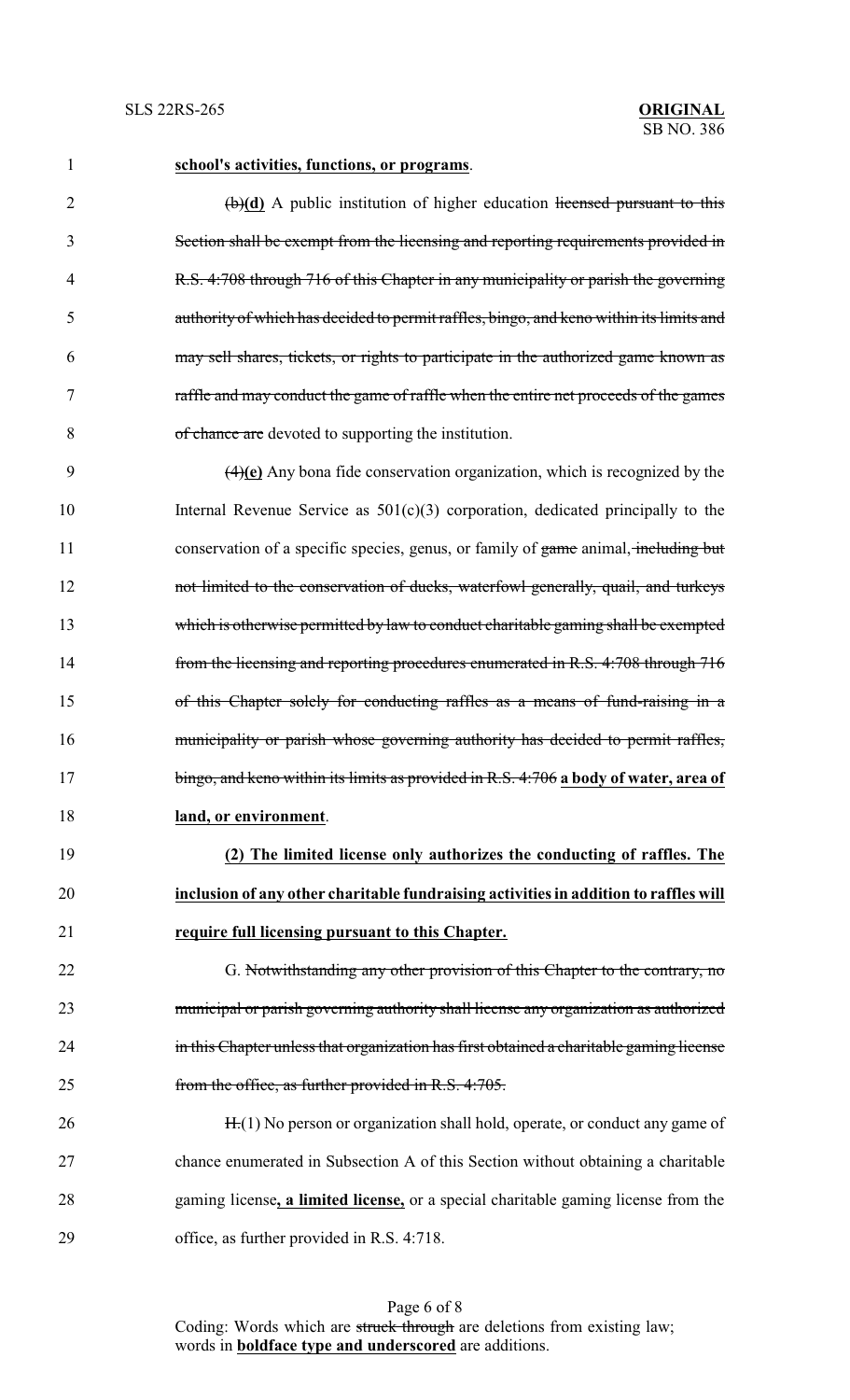1 \* \* \* \*

**I.H.** Nothing in this Chapter shall prohibit a charitable organization from contributing to a qualified association of licensed charitable organizations as defined by R.S. 4:703(10). Such an association shall not be subject to audit by the office except as otherwise provided by law. J. **I.** The governing authority of a municipality or parish may, by ordinance, transfer regulatory authority over charitable gaming in that municipality or parish to the office of charitable gaming. Section 2. This Act shall become effective upon signature by the governor or, if not signed by the governor, upon expiration of the time for bills to become law without signature 11 by the governor, as provided by Article III, Section 18 of the Constitution of Louisiana. If vetoed by the governor and subsequently approved by the legislature, this Act shall become effective on the day following such approval.

> The original instrument and the following digest, which constitutes no part of the legislative instrument, were prepared by Alan Miller.

## DIGEST

# SB 386 Original 2022 Regular Session Milligan

Present law provides that in addition to the licensing required with office of charitable gaming (OCG), the local governing authority may license certain charitable organizations to hold and operate the following specific games of chance:

- (1) Raffles.
- (2) Bingo or Keno.
- (3) Pull-tabs.
- (4) Electronic video bingo.
- (5) Fundraising events generally known as "Las Vegas Nights" or "Casino Nights".

Proposed law retains present law, but clarifies that the local governing authority license may be granted after the organization has first obtained a charitable gaming license from OCG, and only for the specific games enumerated in present law.

Present law authorizes any persons to participate in and play such charitable games of chance conducted under any license.

Proposed law limits present law to participation of any persons not currently working or scheduled to work a shift for the organization sponsoring a game, except where prohibited by OCG rule.

## Page 7 of 8

Coding: Words which are struck through are deletions from existing law; words in **boldface type and underscored** are additions.